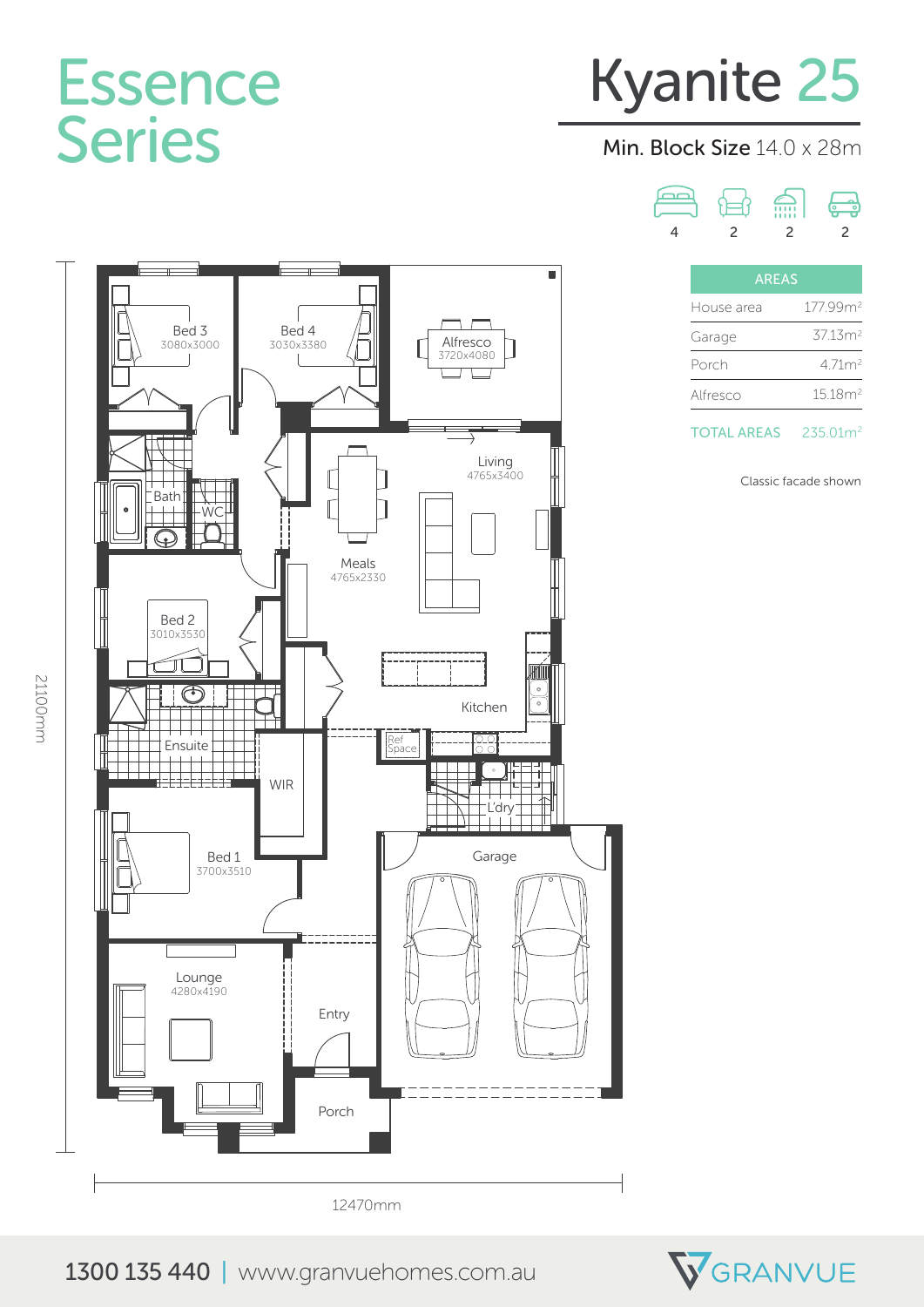### Essence Series

# Kyanite 25

#### Min. Block Size 14.0 x 28m

صص fill  $\begin{smallmatrix} \begin{smallmatrix} \textcircled{\large\textcirc} \end{smallmatrix} \ \textcircled{\small\textcircled{\small\textcirc}} \end{smallmatrix}$ ਮੇ=ਿ 4 2 2 2

| AREAS      |                      |
|------------|----------------------|
| House area | 177.99m <sup>2</sup> |
| Garage     | 37.13m <sup>2</sup>  |
| Porch      | 471m <sup>2</sup>    |
| Alfresco   | 1518m <sup>2</sup>   |
|            |                      |

TOTAL AREAS 235.01m<sup>2</sup>

Classic facade shown